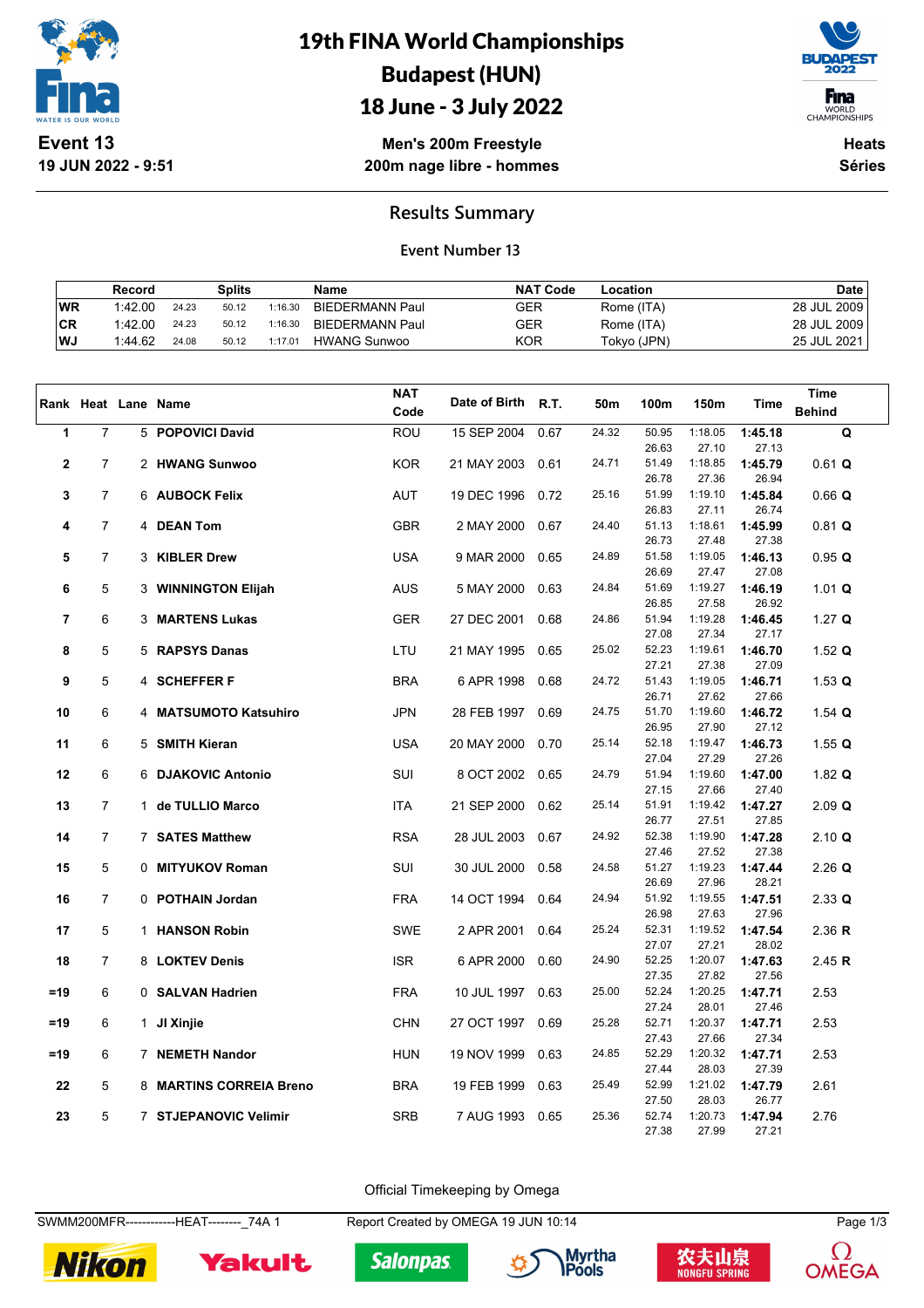

## 19th FINA World Championships Budapest (HUN)

## 18 June - 3 July 2022

**Men's 200m Freestyle 200m nage libre - hommes**



**Heats Séries**

### **Results Summary**

**Event Number 13**

|    |                |                             |            | <b>NAT</b>       |      |       |                |                  |                  | <b>Time</b>   |
|----|----------------|-----------------------------|------------|------------------|------|-------|----------------|------------------|------------------|---------------|
|    |                | Rank Heat Lane Name         | Code       | Date of Birth    | R.T. | 50m   | 100m           | 150m             | <b>Time</b>      | <b>Behind</b> |
|    |                |                             |            |                  |      |       |                |                  |                  |               |
| 24 | 6              | 8 di COLA Stefano           | <b>ITA</b> | 11 DEC 1998      | 0.68 | 25.06 | 52.48          | 1:20.70          | 1:48.09          | 2.91          |
|    |                |                             |            |                  |      |       | 27.42          | 28.22            | 27.39            |               |
| 25 | 6              | 9 GAZIEV Ruslan             | CAN        | 16 AUG 1999      | 0.72 | 25.05 | 52.00          | 1:19.68          | 1:48.10          | 2.92          |
|    |                |                             |            |                  |      |       | 26.95          | 27.68            | 28.42            |               |
| 26 | 5              | 2 MIROSLAW Rafael           | <b>GER</b> | 25 MAR 2001      | 0.63 | 24.81 | 51.42          | 1:19.37          | 1:48.28          | 3.10          |
|    |                |                             |            |                  |      |       | 26.61          | 27.95            | 28.91            |               |
| 27 | 4              | 4 KHIEW Hoe Yean            | <b>MAS</b> | 2 SEP 2002 0.64  |      | 25.99 | 53.73          | 1:21.32          | 1:48.37          | 3.19          |
|    |                |                             |            |                  |      |       | 27.74          | 27.59            | 27.05            |               |
| 28 | 4              | 5 ELKAMASH Marwan           | EGY        | 14 NOV 1993      | 0.69 | 25.80 | 53.27          | 1:20.98          | 1:48.48          | 3.30          |
|    |                |                             |            |                  |      |       | 27.47          | 27.71            | 27.50            |               |
| 29 | 4              | 3 MARKOS Dimitrios          | <b>GRE</b> | 13 SEP 2001      | 0.71 | 25.89 | 53.81          | 1:21.18          | 1:48.72          | 3.54          |
|    |                |                             |            |                  |      |       | 27.92          | 27.37            | 27.54            |               |
| 30 | 5              | 6 RICHARDS Matthew          | <b>GBR</b> | 17 DEC 2002 0.60 |      | 24.88 | 52.36<br>27.48 | 1:20.60<br>28.24 | 1:48.74<br>28.14 | 3.56          |
|    | $\overline{7}$ |                             | <b>MEX</b> |                  |      | 25.32 | 52.73          | 1:20.66          |                  |               |
| 31 |                | 9 IGA CESAR Jorge           |            | 12 JAN 1997      | 0.68 |       | 27.41          | 27.93            | 1:48.96<br>28.30 | 3.78          |
| 32 | 6              | 2 INCERTI Zac               | <b>AUS</b> | 13 JUL 1996      | 0.70 | 25.41 | 52.75          | 1:20.84          | 1:49.12          | 3.94          |
|    |                |                             |            |                  |      |       | 27.34          | 28.09            | 28.28            |               |
| 33 | 3              | 4 SCHREUDERS Mikel          | ARU        | 21 SEP 1998      | 0.64 | 25.45 | 53.12          | 1:21.03          | 1:49.39          | 4.21          |
|    |                |                             |            |                  |      |       | 27.67          | 27.91            | 28.36            |               |
| 34 | 3              | 3 TARASENKO Aleksey         | <b>UZB</b> | 13 MAY 1999      | 0.65 | 25.59 | 53.61          | 1:21.68          | 1:49.87          | 4.69          |
|    |                |                             |            |                  |      |       | 28.02          | 28.07            | 28.19            |               |
| 35 | 4              | 1 LIM Glen Jun Wei          | SGP        | 28 MAR 2002      | 0.63 | 25.90 | 53.38          | 1:21.60          | 1:49.94          | 4.76          |
|    |                |                             |            |                  |      |       | 27.48          | 28.22            | 28.34            |               |
| 36 | 4              | 7 de CELIS MONTALBAN Sergio | <b>ESP</b> | 18 JAN 2000      | 0.71 | 25.64 | 53.85          | 1:22.26          | 1:50.03          | 4.85          |
|    |                |                             |            |                  |      |       | 28.21          | 28.41            | 27.77            |               |
| 37 | 4              | 6 ROBERTS Wesley Tikiariki  | <b>COK</b> | 24 JUN 1997      | 0.73 | 25.59 | 53.85          | 1:22.14          | 1:50.24          | 5.06          |
|    |                |                             |            |                  |      |       | 28.26          | 28.29            | 28.10            |               |
| 38 | 4              | 9 CORREDOR ZABALA Santiago  | <b>COL</b> | 22 MAY 1999      | 0.69 | 25.47 | 53.67          | 1:22.17          | 1:50.44          | 5.26          |
|    |                |                             |            |                  |      |       | 28.20          | 28.50            | 28.27            |               |
| 39 | 4              | 2 GRAY Cameron              | <b>NZL</b> | 13 AUG 2003      | 0.67 | 25.63 | 53.72          | 1:22.00          | 1:50.64          | 5.46          |
|    |                |                             |            |                  |      |       | 28.09          | 28.28            | 28.64            |               |
| 40 | 3              | 5 MANNES Max                | <b>LUX</b> | 19 NOV 1997      | 0.75 | 25.96 | 54.08          | 1:22.76          | 1:51.06          | 5.88          |
|    |                |                             |            |                  |      |       | 28.12          | 28.68            | 28.30            |               |
| 41 | 3              | 2 JABLCNIK Frantisek        | <b>SVK</b> | 23 OCT 2003      | 0.66 | 25.73 | 53.55          | 1:22.35          | 1:51.25          | 6.07          |
|    |                |                             |            |                  |      |       | 27.82          | 28.80            | 28.90            |               |
| 42 | 5              | 9 CHEUK Ming Ho             | <b>HKG</b> | 18 MAY 2002 0.68 |      | 25.69 | 53.83          | 1:22.63          | 1:51.60          | 6.42          |
|    |                |                             |            |                  |      |       | 28.14          | 28.80            | 28.97            |               |
| 43 | 3              | 7 ALOVATKI Pavel            | MDA        | 31 OCT 2003      | 0.68 | 26.33 | 54.27          | 1:22.87          | 1:51.64          | 6.46          |
|    |                |                             |            |                  |      |       | 27.94          | 28.60            | 28.77            |               |
| 44 | 4              | 8 HOANG Quy Phuoc           | <b>VIE</b> | 24 MAR 1993      | 0.69 | 26.31 | 54.89          | 1:23.65          | 1:52.47          | 7.29          |
|    |                |                             |            |                  |      |       | 28.58          | 28.76<br>1:22.85 | 28.82<br>1:52.62 |               |
| 45 | 4              | 0 YANCHEV Yordan            | <b>BUL</b> | 30 AUG 2001 0.68 |      | 26.01 | 53.84<br>27.83 | 29.01            | 29.77            | 7.44          |
| 46 | 3              | 1 ABBASS Omar               | <b>SYR</b> | 2 MAR 1999       | 0.71 | 26.56 | 54.91          | 1:23.93          | 1:52.78          | 7.60          |
|    |                |                             |            |                  |      |       | 28.35          | 29.02            | 28.85            |               |
| 47 | 3              | 6 KUKHALASHVILI Luka        | GEO        | 17 OCT 2002      | 0.66 | 25.89 | 54.27          | 1:23.22          | 1:53.08          | 7.90          |
|    |                |                             |            |                  |      |       | 28.38          | 28.95            | 29.86            |               |
| 48 | 3              | 8 MASCOLL-GOMES Noah        | ANT        | 27 MAY 1999      | 0.68 | 26.30 | 54.55          | 1:23.46          | 1:53.30          | 8.12          |
|    |                |                             |            |                  |      |       | 28.25          | 28.91            | 29.84            |               |
| 49 | 3              | 0 CHIANCONE STANHAM Pedro   | <b>URU</b> | 20 JUL 1997 0.66 |      | 26.18 | 54.61          | 1:23.99          | 1:54.08          | 8.90          |
|    |                |                             |            |                  |      |       | 28.43          | 29.38            | 30.09            |               |

Official Timekeeping by Omega

SWMM200MFR------------HEAT--------\_74A 1 Report Created by OMEGA 19 JUN 10:14 Page 2/3